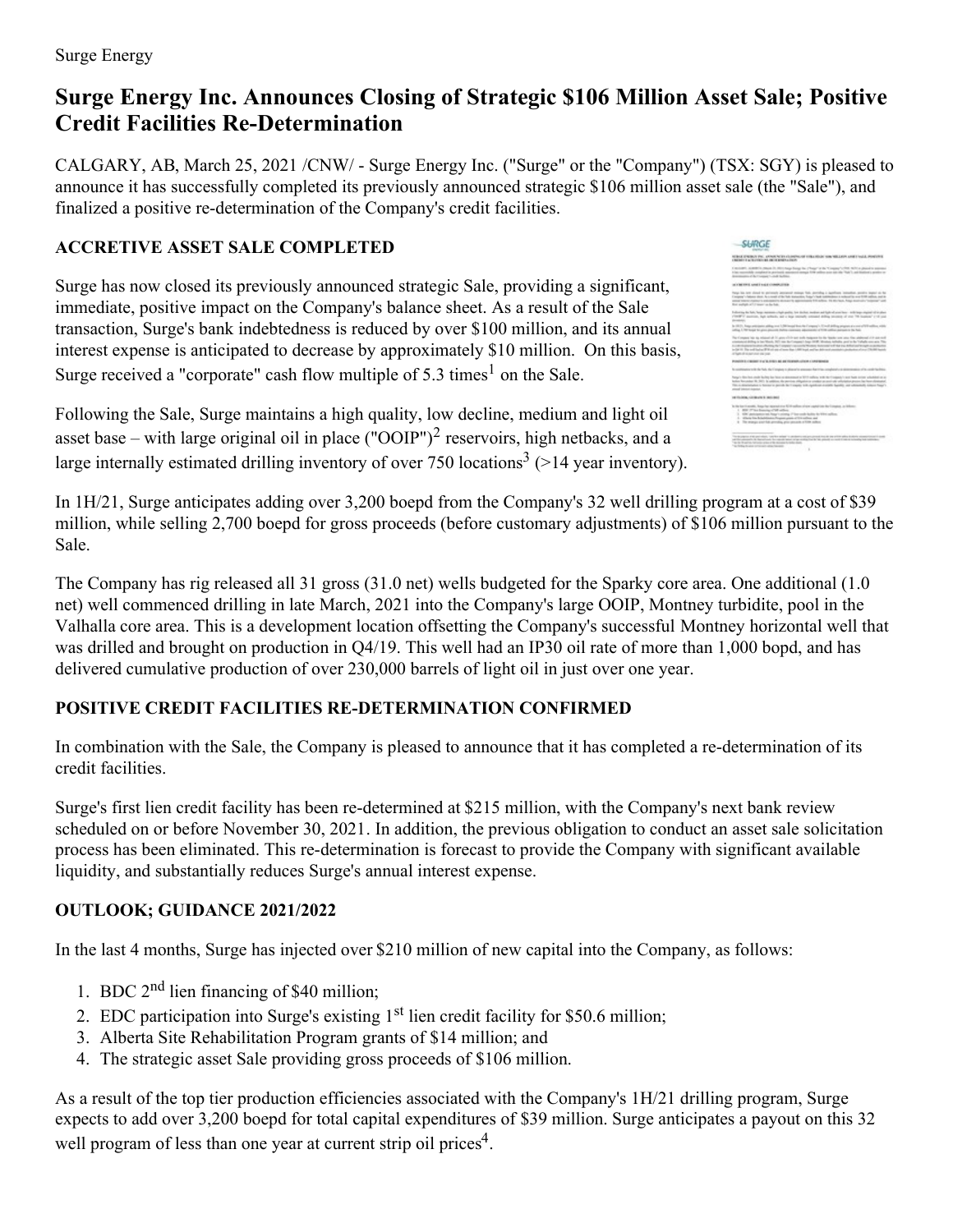Following the successful, accretive Sale, and the completion of the Company's low risk 1H/21 development drilling program, Surge is planning a disciplined capital allocation strategy with an emphasis on free cash flow generation in 2H/21. Surge will be issuing revised guidance following the completion of the final Montney well in the 1H/21 drilling program, and the optimization of the new, recently drilled 31 Sparky wells. Accordingly, the Company anticipates releasing this updated guidance on or before April 30, 2021.

National Bank Financial Inc. acted as financial advisor to Surge with respect to the Sale. McCarthy Tétrault LLP acted as legal advisor to Surge with respect to the Sale. BMO Capital Markets and Scotiabank were appointed strategic advisors to Surge in connection with the Sale.

#### **FORWARD LOOKING STATEMENTS:**

This press release contains forward-looking statements. The use of any of the words "anticipate", "continue", "estimate", "expect", "may", "will", "project", "should", "believe" and similar expressions are intended to identify forward-looking statements. These statements involve known and unknown risks, uncertainties and other factors that may cause actual results or events to differ materially from those anticipated in such forward-looking statements.

More particularly, this press release contains statements concerning: Management's expectations and plans with respect to the development of its assets and the timing thereof; Surge's declared focus and primary goals and its strategy for 2H/21; Surge's planned drilling program and the anticipated costs thereof and payout thereunder; Surge's drilling inventory and locations; management's expectations regarding 2021 production levels; the expectation that the Sale will further enhance the Company's financial flexibility and available liquidity; the anticipated benefits of the re-determination of Surge's credit facilities, including the anticipated reduction in Surge's annual interest expense; and the anticipated timing of release of revised 2021/22 guidance.

The forward-looking statements are based on certain key expectations and assumptions made by Surge, including expectations and assumptions the performance of existing wells and success obtained in drilling new wells; anticipated expenses, cash flow and capital expenditures; the application of regulatory and royalty regimes; prevailing commodity prices and economic conditions; development and completion activities; the performance of new wells; the successful implementation of waterflood programs; the availability of and performance of facilities and pipelines; the geological characteristics of Surge's properties; the successful application of drilling, completion and seismic technology; the determination of decommissioning liabilities; prevailing weather conditions; exchange rates; licensing requirements; the impact of completed facilities on operating costs; the availability and costs of capital, labour and services; and the creditworthiness of industry partners.

Although Surge believes that the expectations and assumptions on which the forward-looking statements are based are reasonable, undue reliance should not be placed on the forward-looking statements because Surge can give no assurance that they will prove to be correct. Since forward-looking statements address future events and conditions, by their very nature they involve inherent risks and uncertainties. Actual results could differ materially from those currently anticipated due to a number of factors and risks. These include, but are not limited to, risks associated with the condition of the global economy, including trade, public health (including the impact of COVID-19) and other geopolitical risks; risks associated with the oil and gas industry in general (e.g., operational risks in development, exploration and production; delays or changes in plans with respect to exploration or development projects or capital expenditures; the uncertainty of reserve estimates; the uncertainty of estimates and projections relating to production, costs and expenses, and health, safety and environmental risks); commodity price and exchange rate fluctuations and constraint in the availability of services, adverse weather or break-up conditions; uncertainties resulting from potential delays or changes in plans with respect to exploration or development projects or capital expenditures; and failure to obtain the continued support of the lenders under Surge's bank line. Certain of these risks are set out in more detail in Surge's AIF dated March 9, 2021 and in Surge's MD&A for the year ended December 31, 2020, both of which have been filed on SEDAR and can be accessed at [www.sedar.com](https://c212.net/c/link/?t=0&l=en&o=3108374-1&h=2885376599&u=http%3A%2F%2Fwww.sedar.com%2F&a=www.sedar.com).

The forward-looking statements contained in this press release are made as of the date hereof and Surge undertakes no obligation to update publicly or revise any forward-looking statements or information, whether as a result of new information, future events or otherwise, unless so required by applicable securities laws.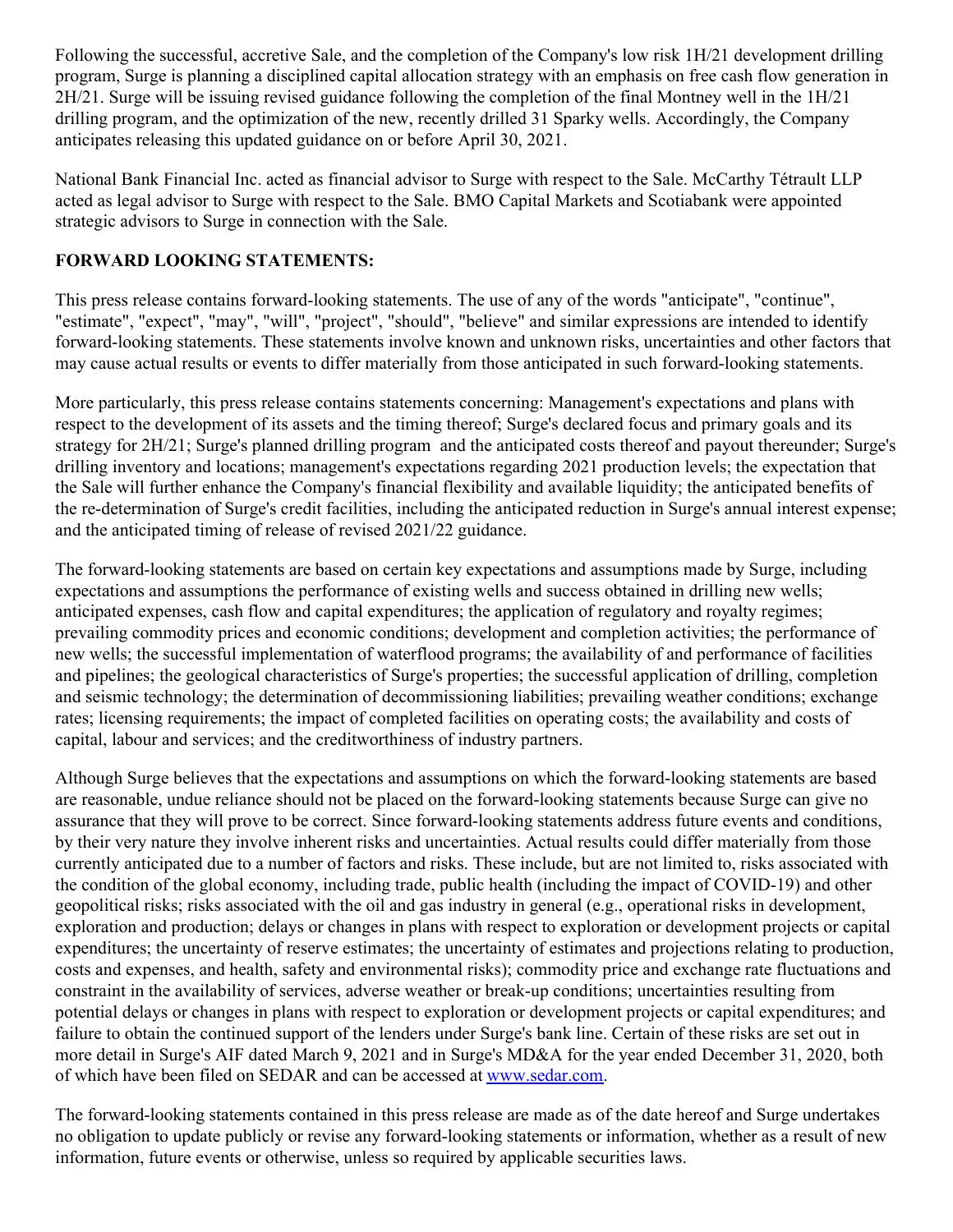#### **Oil and Gas Advisories**

The term "boe" means barrel of oil equivalent on the basis of 1 boe to 6,000 cubic feet of natural gas. Boe may be misleading, particularly if used in isolation. A boe conversion ratio of 1 boe for 6,000 cubic feet of natural gas is based on an energy equivalency conversion method primarily applicable at the burner tip and does not represent a value equivalency at the wellhead. "Boe/d" and "boepd" mean barrel of oil equivalent per day. Bbl means barrel of oil and "bopd" means barrels of oil per day. NGLs means natural gas liquids.

This press release contains certain oil and gas metrics and defined terms which do not have standardized meanings or standard methods of calculation and therefore such measures may not be comparable to similar metrics/terms presented by other issuers and may differ by definition and application. All oil and gas metrics/terms used in this document are defined below:

Original Oil in Place ("OOIP") means Discovered Petroleum Initially In Place ("DPIIP"). DPIIP is derived by Surge's internal Qualified Reserve Evaluators ("QRE") and prepared in accordance with National Instrument 51-101 and the Canadian Oil and Gas Evaluations Handbook ("COGEH"). DPIIP, as defined in COGEH, is that quantity of petroleum that is estimated, as of a given date, to be contained in known accumulations prior to production. The recoverable portion of DPIIP includes production, reserves and Resources Other Than Reserves (ROTR). OOIP/DPIIP and potential recovery rate estimates are based on current recovery technologies. There is significant uncertainty as to the ultimate recoverability and commercial viability of any of the resource associated with OOIP/DPIIP, and as such a recovery project cannot be defined for a volume of OOIP/DPIIP at this time. "Internally estimated" means an estimate that is derived by Surge's internal QRE's and prepared in accordance with National Instrument 51-101 - *Standards of Disclosure for Oil and Gas Activities*. All internal estimates contained in this new release have been prepared effective as of Jan 1, 2021.

# **Drilling Inventory**

This press release discloses drilling locations in two categories: (i) booked locations; and (ii) unbooked locations. Booked locations are proved locations and probable locations derived from an internal evaluation using standard practices as prescribed in the Canadian Oil and Gas Evaluations Handbook and account for drilling locations that have associated proved and/or probable reserves, as applicable.

Unbooked locations are internal estimates based on prospective acreage and assumptions as to the number of wells that can be drilled per section based on industry practice and internal review. Unbooked locations do not have attributed reserves or resources. Unbooked locations have been identified by Surge's internal certified Engineers and Geologists (who are also Qualified Reserve Evaluators) as an estimation of our multi-year drilling activities based on evaluation of applicable geologic, seismic, engineering, production and reserves information. There is no certainty that the Company will drill all unbooked drilling locations and if drilled there is no certainty that such locations will result in additional oil and gas reserves, resources or production. The drilling locations on which the Company actually drills wells will ultimately depend upon the availability of capital, regulatory approvals, seasonal restrictions, oil and natural gas prices, costs, actual drilling results, additional reservoir information that is obtained and other factors. While certain of the unbooked drilling locations have been de-risked by drilling existing wells in relative close proximity to such unbooked drilling locations, the majority of other unbooked drilling locations are farther away from existing wells where management has less information about the characteristics of the reservoir and therefore there is more uncertainty whether wells will be drilled in such locations and if drilled there is more uncertainty that such wells will result in additional oil and gas reserves, resources or production.

Assuming a Mar 31, 2021 reference date, the Company will have over >750 gross (>750 net) drilling locations identified herein, of these >400 gross (>400 net) are unbooked locations. Of the 316 net booked locations identified herein, 251 net are Proved locations and 65 net are Probable locations based on Sproule's 2020YE reserves. Assuming an average number of wells drilled per year of 50, Surge's >750 locations provide 14 years of drilling.

Surge's weighted average internal Sparky type curve economics have an IRR of greater than 115% and a payout of under one year @ US\$55/bbl WTI (C\$56 WCS) and are supported by >380 internally evaluated Sparky locations by Surge's Qualified Reserve Evaluators (with weighted average metrics of: ~\$1.15 MM per well capital, ~100 boe/d